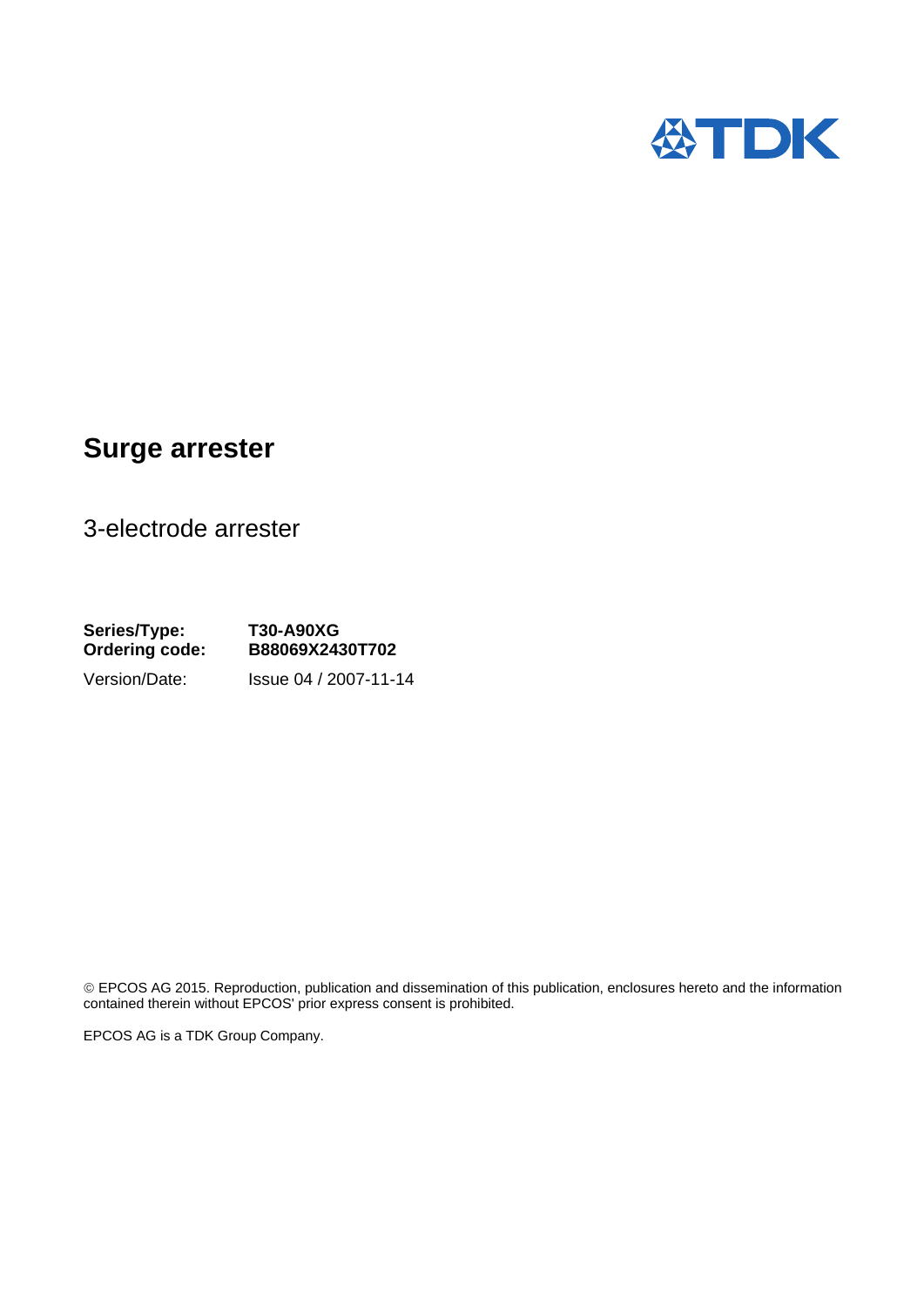

### **3-electrode arrester T30-A90XG**

**EXAMPLE 20 ATTENUES ARRANGEMENT CONTROLLER CONTROLLER CONTROLLER CONTROLLER CONTROLLER CONTROLLER CONTROLLER CONTROLLER CONTROLLER CONTROLLER CONTROLLER CONTROLLER CONTROLLER CONTROLLER CONTROLLER CONTROLLER CONTROLLER CO** 

| <b>Features</b> |                              | <b>Applications</b> |            |
|-----------------|------------------------------|---------------------|------------|
|                 | Very small size              |                     | Modem      |
|                 | Extremely fast response time | ▪                   | Data lines |
|                 | High current rating          |                     |            |
|                 | Stable performance over life |                     |            |
|                 | Extremely low capacitance    |                     |            |
|                 | High insulation resistance   |                     |            |
|                 | RoHS-compatible              |                     |            |

### **Electrical specifications**

| DC spark-over voltage 1) 2) 4)           |                                                                   | 90<br>± 20                                                                                                        | $\vee$<br>% |
|------------------------------------------|-------------------------------------------------------------------|-------------------------------------------------------------------------------------------------------------------|-------------|
| Impulse spark-over voltage <sup>4)</sup> |                                                                   |                                                                                                                   |             |
| at $100 V/\mu s$                         | - for 99 % of measured values<br>- typical values of distribution | < 450<br>< 350                                                                                                    | V<br>V      |
| at 1 kV/us                               | - for 99 % of measured values<br>- typical values of distribution | < 500<br>< 400                                                                                                    | V<br>$\vee$ |
| Service life                             |                                                                   |                                                                                                                   |             |
| 10 operations                            | 50 Hz; 1 s $^{5)}$                                                | 10                                                                                                                | $A_{rms}$   |
| operation<br>1                           | 50 Hz; 0.18 s (9 cycles) $^{5)}$                                  | 30                                                                                                                | $A_{rms}$   |
| 10 operations                            | $8/20 \mu s^{5}$                                                  | 10                                                                                                                | kA          |
| operation<br>1                           | $8/20 \mu s^{5}$                                                  | 10                                                                                                                | kA          |
| operation<br>1                           | 10/350 $\mu$ s <sup>5)</sup>                                      | $\overline{2}$                                                                                                    | kA          |
| Insulation resistance at 50 Vdc          |                                                                   | >1                                                                                                                | $G\Omega$   |
| Capacitance at 1 MHz <sup>4)</sup>       |                                                                   | < 1.5                                                                                                             | pF          |
| Transverse delay time 3)                 |                                                                   | < 0.2                                                                                                             | μs          |
| Arc voltage at 1 A                       |                                                                   | ~10                                                                                                               | V           |
| Glow to arc transition current           |                                                                   | ~ 1                                                                                                               | A           |
| Glow voltage                             |                                                                   | ~100                                                                                                              | V           |
| Weight                                   |                                                                   | ~1.2                                                                                                              | g           |
| Operation and storage temperature        |                                                                   | $-40+90$                                                                                                          | $^{\circ}C$ |
| Climatic category (IEC 60068-1)          |                                                                   | 40/90/21                                                                                                          |             |
| Marking, blue negative                   |                                                                   | <b>EPCOS</b><br><b>90 YY O</b><br>- Nominal voltage<br>90<br>- Year of production<br>YY<br>O<br>- Non radioactive |             |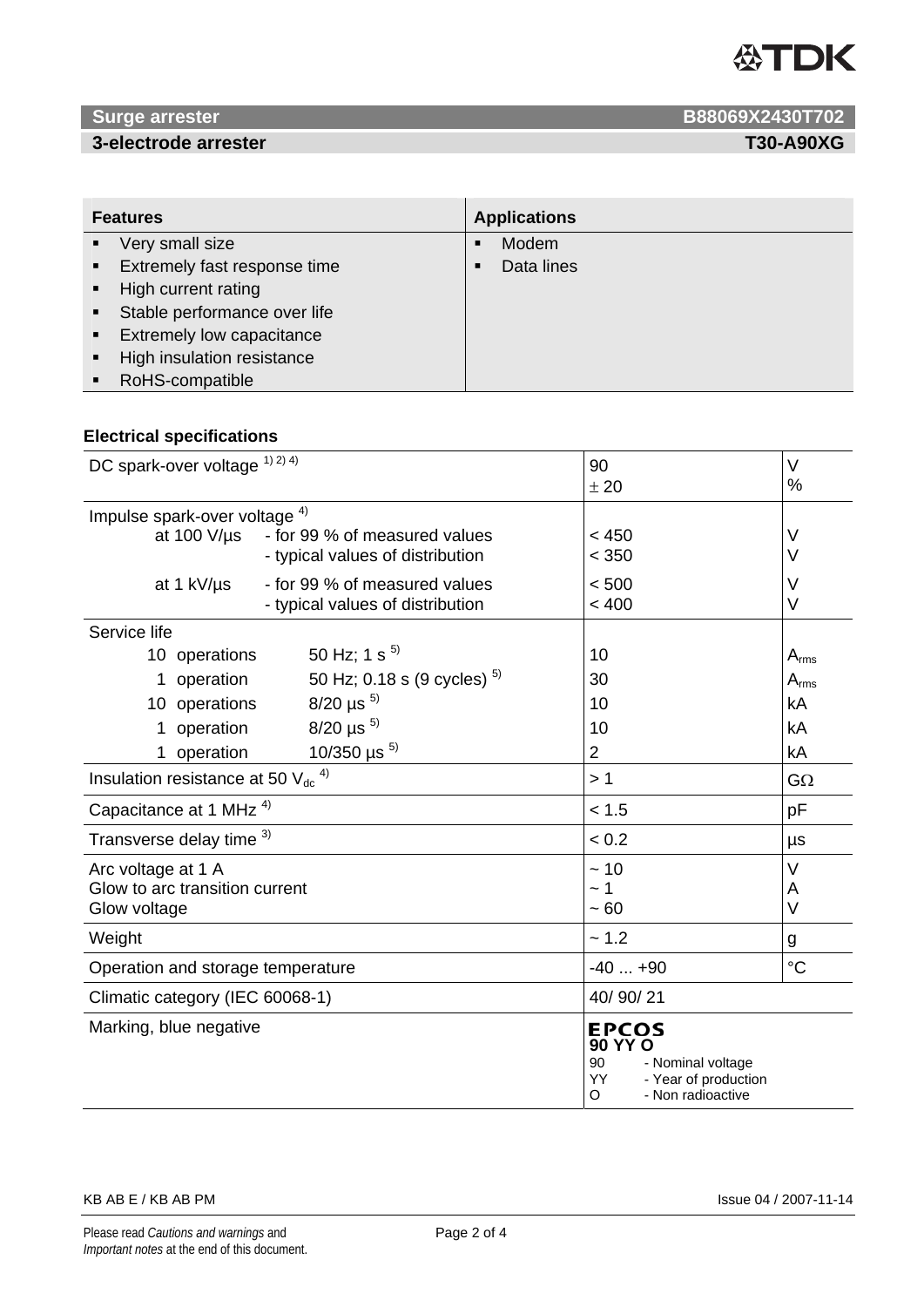# TDK

#### **3-electrode arrester T30-A90XG**

- <sup>1)</sup> At delivery AQL 0.65 level II, DIN ISO 2859
- <sup>2)</sup> In ionized mode
- $\frac{3}{4}$  Test according to ITU-T Rec. K.12
- $^{4)}$  Tip or ring electrode to center electrode<br> $^{5)}$  Total current through easter electrode
- Total current through center electrode, half value through tip respectively ring electrode.
- Terms in accordance with ITU-T Rec. K.12 and DIN 57845/VDE0845

#### **Dimensional drawing**



#### **Packing advice**

*T702 = 700 pcs on SMD tape and reel* 



#### **Cautions and warnings**

- **Surge arresters must not be operated directly in power supply networks.**
- Surge arresters may become hot in case of longer periods of current stress (danger of burning).
- **Surge arresters may be used only within their specified values. In case of overload, the head** contacts may fail or the component may be destroyed.
- Damaged surge arresters must not be re-used.

#### KB AB E / KB AB PM Issue 04 / 2007-11-14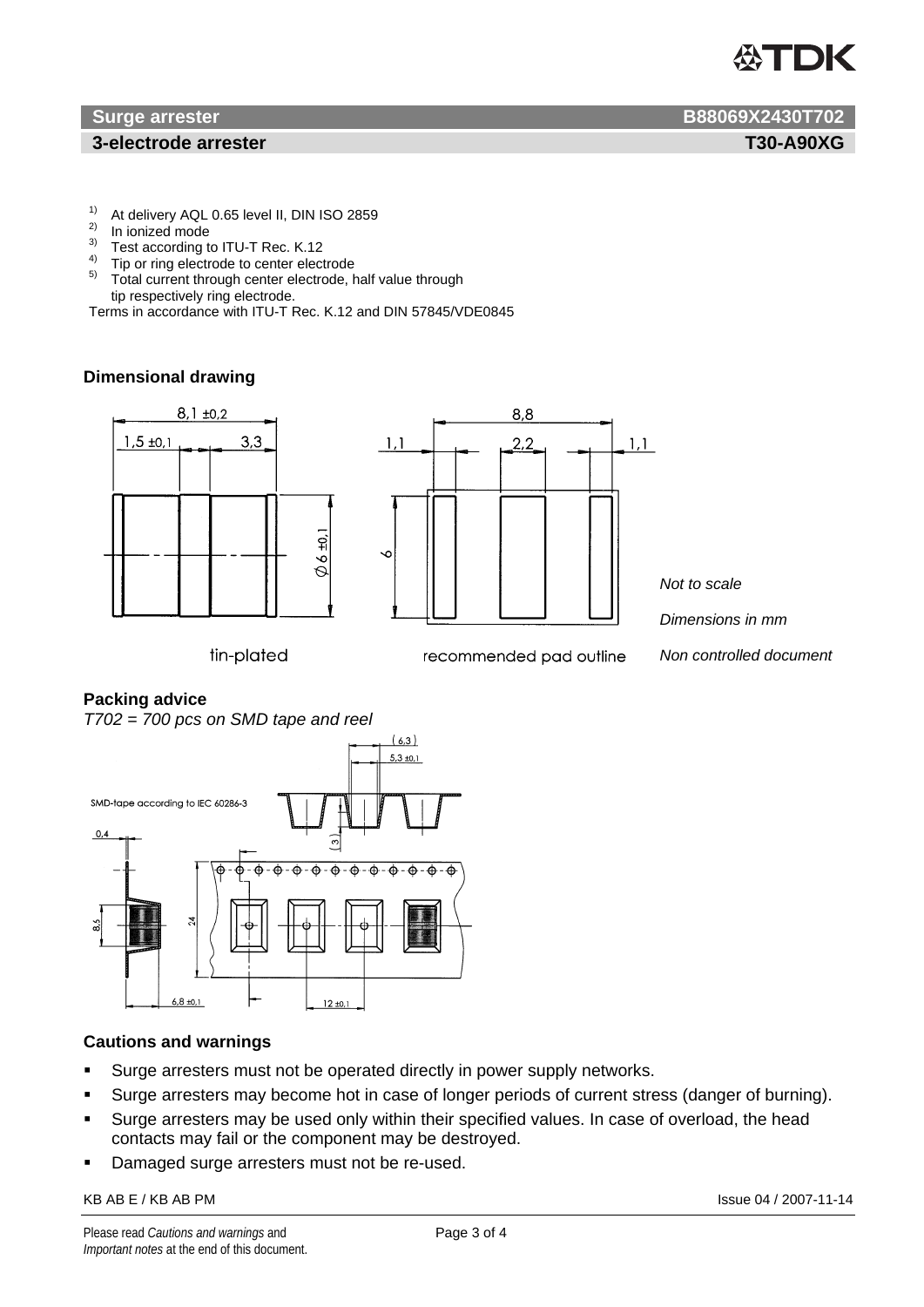The following applies to all products named in this publication:

- 1. Some parts of this publication contain **statements about the suitability of our products for certain areas of application**. These statements are based on our knowledge of typical requirements that are often placed on our products in the areas of application concerned. We nevertheless expressly point out **that such statements cannot be regarded as binding statements about the suitability of our products for a particular customer application.** As a rule, EPCOS is either unfamiliar with individual customer applications or less familiar with them than the customers themselves. For these reasons, it is always ultimately incumbent on the customer to check and decide whether an EPCOS product with the properties described in the product specification is suitable for use in a particular customer application.
- 2. We also point out that **in individual cases, a malfunction of passive electronic components or failure before the end of their usual service life cannot be completely ruled out in the current state of the art, even if they are operated as specified.** In customer applications requiring a very high level of operational safety and especially in customer applications in which the malfunction or failure of a passive electronic component could endanger human life or health (e.g. in accident prevention or life-saving systems), it must therefore be ensured by means of suitable design of the customer application or other action taken by the customer (e.g. installation of protective circuitry or redundancy) that no injury or damage is sustained by third parties in the event of malfunction or failure of a passive electronic component.
- 3. **The warnings, cautions and product-specific notes must be observed**.
- 4. In order to satisfy certain technical requirements, **some of the products described in this publication may contain substances subject to restrictions in certain jurisdictions (e.g. because they are classed as hazardous)**. Useful information on this will be found in our Material Data Sheets on the Internet (www.epcos.com/material). Should you have any more detailed questions, please contact our sales offices.
- 5. We constantly strive to improve our products. Consequently, **the products described in this publication may change from time to time**. The same is true of the corresponding product specifications. Please check therefore to what extent product descriptions and specifications contained in this publication are still applicable before or when you place an order.

We also **reserve the right to discontinue production and delivery of products**. Consequently, we cannot guarantee that all products named in this publication will always be available.

The aforementioned does not apply in the case of individual agreements deviating from the foregoing for customer-specific products.

- 6. Unless otherwise agreed in individual contracts, **all orders are subject to the current version of the "General Terms of Delivery for Products and Services in the Electrical Industry" published by the German Electrical and Electronics Industry Association (ZVEI)**.
- 7. The trade names EPCOS, BAOKE, Alu-X, CeraDiode, CSSP, MiniBlue, MKK, MLSC, MotorCap, PCC, PhaseCap, PhaseMod, SIFERRIT, SIFI, SIKOREL, SilverCap, SIMDAD, SIMID, SineFormer, SIOV, SIP5D, SIP5K, ThermoFuse, WindCap are **trademarks registered or pending** in Europe and in other countries. Further information will be found on the Internet at www.epcos.com/trademarks.